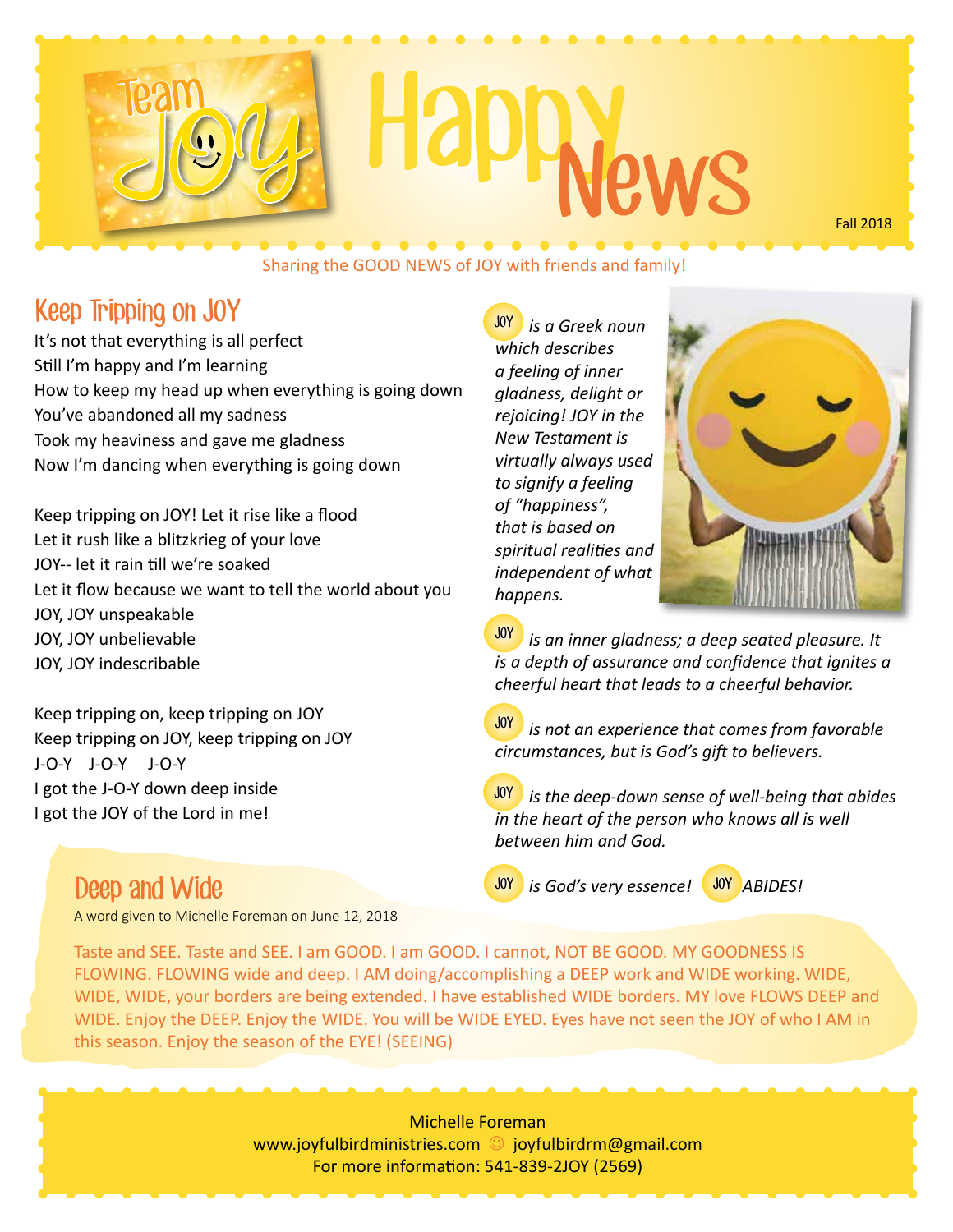### **Quiet Time in the WORD**

#### **Our Source of JOY is Our Father's JOY**

**Joy is an important part of our Father's nature! That's why we call it the JOY OF THE LORD! It means to spin around with excited emotions!**

*Luke 1:44 NKJV* "For indeed, as soon as the voice of your greeting sounded in my ears, the babe leaped in my womb for JOY."

*Is 62:5 NKJV* "As the bridegroom rejoices over the bride, so shall your GOD rejoice over you!"

*Zeph 3:17 NKJV* "… He will rejoice over you with gladness. He will quiet you with His love. He will rejoice over you with singing."

Jer 32:41 NKJV "... Yes, I will rejoice over them to do them good…!"

*Is 65:19 NKJV* "… I will joy in My people…"

**Psl 16:11 NKJV** "In YOUR Presence is fullness of JOY."

John 15:11 NKJV "These things I have spoken to you that MY JOY may remain in you and that your JOY may be full."

*Psl 104:34 TPT* "May YOU be pleased with every sweet thought I have about YOU, for YOU ARE the SOURCE of my JOY and gladness!"

*Luke 15:10 NKJV* "Likewise, I say to you, there is JOY in the presence of the angels of God over one sinner who repents."

*Luke 10:21* NKJV "...Jesus rejoiced in the Spirit!" (The Greek word here suggests shouting & leaping with JOY!)

#### **The BIG Trade**

(Or, to lay down things to pick up something that is far better!)

*Is 6:3 NKJV* "Beauty for ashes. Oil of JOY for mourning. Garment of praise for spirit of heaviness!"

*Hab 3:17-19 NKJV* Fig tree may not blossom, nor fruit on the vines; labor of the olive may fail, fields yield no food, flock may be cut off, no herd in the stalls… "YET, I will rejoice in the LORD!! I will JOY in the God of my salvation!"

John 16:20 NKJV "...but your sorrow will be turned into JOY."

Trading My Sorrows (Yes LORD)

by Matt Redman

I'm trading my sorrows<br>I'm trading my shame 'm trading my shame<br>I'm trading my shame<br>I'm laying them down for the JOY of the LORD

I'm trading my sickness<br>I'm trading my pain I'm trading my pain<br>I'm trading my pain<br>I'm laying it down for the JOY of the LORD

We say yes LORD yes LORD yes yes LORD Yes LORD yes LORD yes yes LORD Yes LORD yes LORD yes yes LORD amen!

I'm pressed but not crushed persecuted but not abandoned

Struck down but not destroyed I am blessed beyond the curse for HIS promise will endure That HIS JOY's gonna be my strength Though the sorrow may last for the night HIS JOY comes with the morning!

#### **JOY OF THE LORD is a Reward!**

*Heb 12:2* NKJV "…who for the JOY set before HIM endured the cross" (The reward was so significant that it would bring the Son of Man through the greatest suffering ever known to a human.) (Just think: Jesus paid the ultimate price and received the ultimate reward--JOY)!!!

*Matt 25:21* NKJV (parable of talents) "Well done … Enter into the JOY of your LORD." (picture of open door of JOY)

*Neh 8:10 NKJV* "The JOY OF THE LORD is your strength!"

John 17:13 NKJV Jesus prays to the Father: "But now I come to YOU and these things I speak in the world, that they may have MY JOY fulfilled in themselves."

#### **Our Response**

**James 1:2 NKJV** "My brethren, count it all JOY when you fall into various trials"

**Psl 34:5 TPT** "Gaze upon HIM, join your life with HIS, and JOY will come!"

**Eph 5:19b TPT** "… overflow with a joyful song to the Lord."

**Phil 3:1 TPT** "…don't ever limit your JOY."

**I Pet 1:8 NKJV** "Though now you do not see Him, yet believing, you rejoice with JOY"

**Continued next page ›**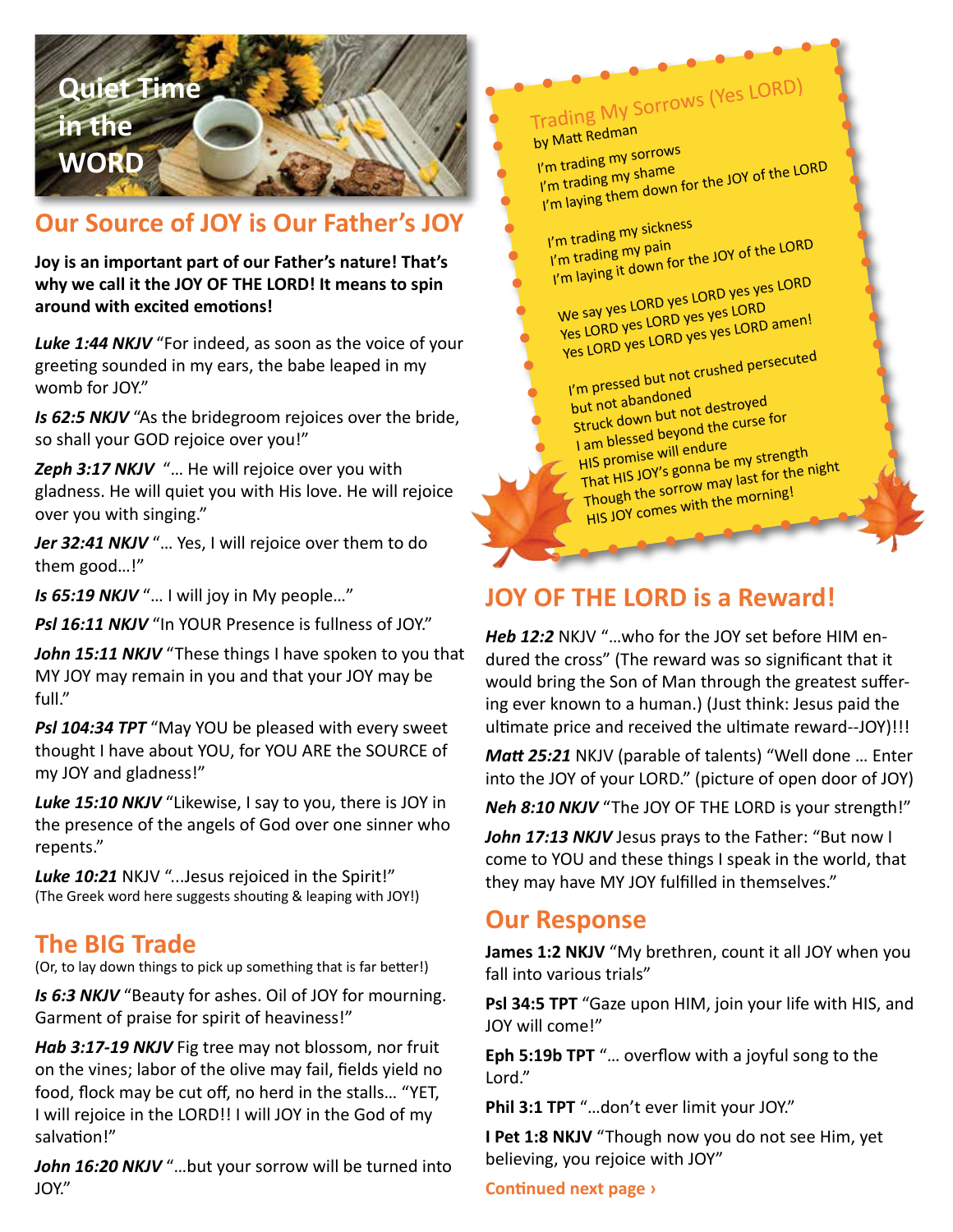**Phil 4:4 TPT** "Be cheerful with joyous celebration in every season of life. Let JOY overflow for you are united with the Anointed One!"

Psl 34:1 TPT "Lord I'm bursting with JOY over what you've done for me!"

**Psl 9:2 TPT** "I will jump for JOY and shout in triumph!"

**Jere 15:16 NKJV** "…YOUR word is to me the JOY and rejoicing of my heart!"

**I Thes 5:16 TPT** "Let JOY be your continual feast!"

**Psl 95:2 TPT** "...make HIM great by your shouts of JOY!"

**Psl 98:4 TPT** "Break out of the box and let loose with the most JOYOUS sound of praise!"

**Psl 100:2 TPT** "Sing your way into HIS presence with JOY!"

**Psl 43:4 NKJV** "Then I will go to the altar of God, to God my exceeding JOY"

**Is 29:19 NKJV** "The humble also shall increase their JOY in the Lord"

John 16:24 NKJV "Until now you have asked nothing in My name. Ask, and you will receive, that your JOY may be full."

Acts 20:24 NKJV "But none of these things move me; nor do I count my life dear to myself, so that I may finish my race with JOY."

#### **Results of Entering the JOY of the Lord**

**Proverbs 28:12 TPT** "The triumphant JOY of God's lovers releases great glory!"

**Luke 12:32b TPT** "Your loving Father JOYOUSLY gives you HIS Kingdom…"

**Romans 14:17 NKJV** "The Kingdom of God is righteousness, peace and JOY in the Holy Spirit!

**Jude 1:24 NKJV** "And to present you faultless before the presence of His glory with exceeding JOY…"

**John 16:24 TPT** "…and your JOY will have no limits!"

**Is 61:7b NKJV** "…everlasting JOY is mine!"

**John 16:22 NKJV** Jesus said: "…and your JOY no one will take from you."

### So, let's wrapthis up  $\odot$

JOY is of the LORD; it's eternal in heaven; it's a spiritual victory; related to hope and a glorious result of trusting in the LORD; a reward seen on and expressed by HIS children to influence others; part of Jesus and His Father's character!

There is a close relationship with HOPE and JOY. HOPE is described as "the joyful anticipation of good"! Hope is actually measurable in joy! Where you find great HOPE, you will find great JOY!

Joy is expressed before there is anything to rejoice for because JOY is based on the foundation and faithfulness of God and HIS Word!

Hope is always seen as the joyful and confident expectation of good! Hope absolutely and totally believes in the nature of GOD. So in your hope and trust, smile, worship and give thanks with joy!

**Psl 33:21 TPT** "As we trust we rejoice with an uncontained JOY flowing from Yahweh!"

**Psl 37:7 TPT** "Quiet your heart in HIS Presence and pray; keep hope alive as you long for God to come through for you."

**Heb 11:1 TPT** "Now faith brings our hopes into reality…"

**Heb 11:6 TPT** "We come to God in faith knowing that HE is real and that HE rewards the faith of those who give all their passion and strength into seeking HIM."

**Heb 10:23 TPT** "So now we must cling tightly to the hope that lives within us, knowing that GOD ALWAYS KEEPS HIS PROMISES!"

**Eph 3:20 TPT**"Never doubt God's mighty power to work in you and accomplish all this."

**Psl 103:17b** "…YOUR faithfulness to keep every gracious promise YOU'VE MADE passes from parents, to children, to grandchildren, and beyond

*Look up the following scriptures in The Passion Translation Bible: Romans 15:13 & Psalms 5:11-12. Look at Romans 15:13 in the NKJV. Now declare them over your life.*